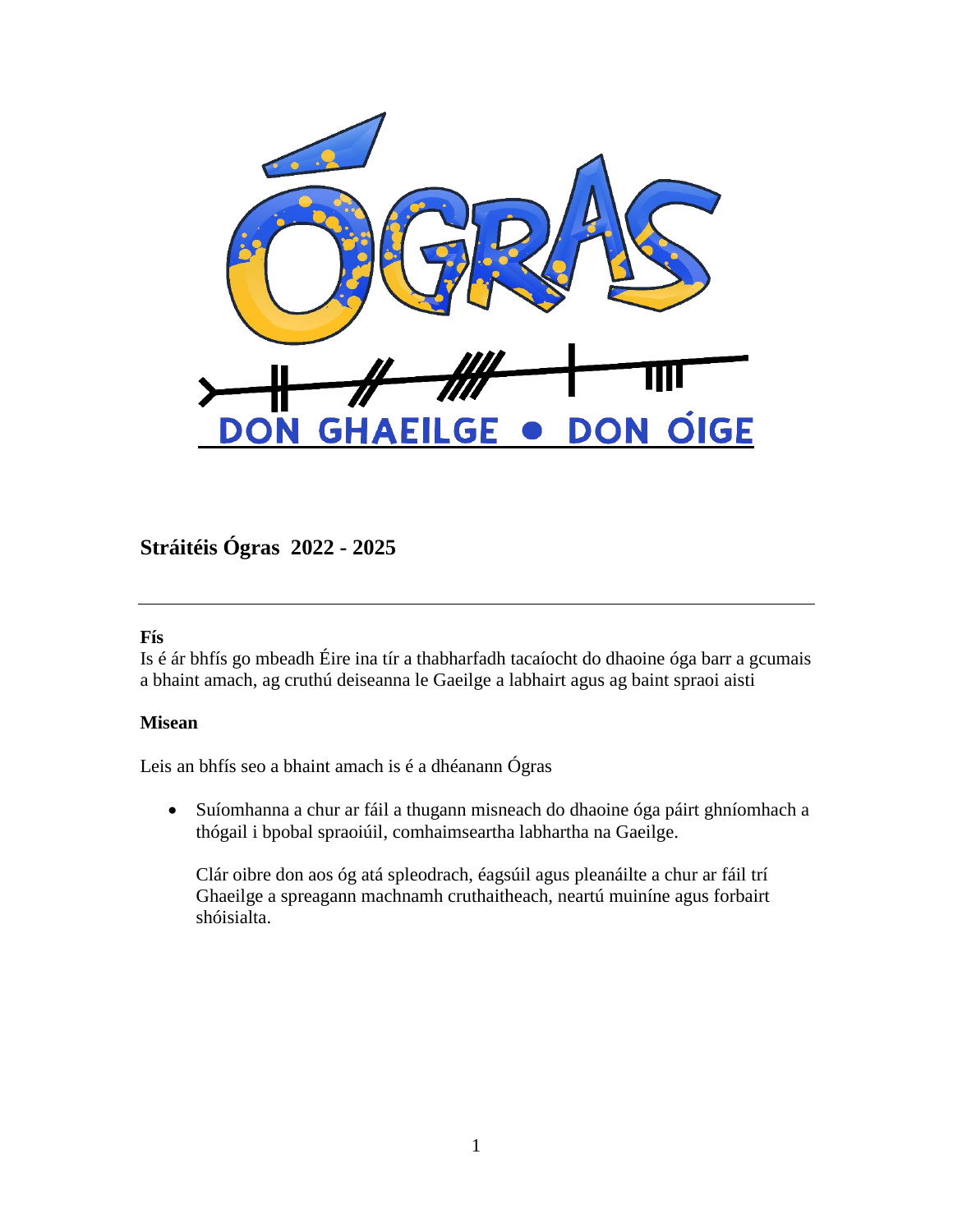## **Luchanna**

Mar eagraíocht, táimid ar son na nithe seo a leanas:

| A bheith oscailte agus uileghabhálach                                         | Comhionannas ar fud na heagraíochta                                                                            |
|-------------------------------------------------------------------------------|----------------------------------------------------------------------------------------------------------------|
| An luach/tábhacht an bhaineann leis an<br>obair dheonach                      | Eagsúlacht inár gcur chuige agus inár<br>dtairiscintí                                                          |
| Freastal ar bhonn solúbtha ar riachtanais<br>éagsúla daoine óga               | Rannpháirtíocht agus úinéireacht daoine<br>óga                                                                 |
| A bheith leathanaigeanta agus gné<br>idirnáisiúnta den eagraíocht a fhorbairt | Atmaisféar cairdiúil agus fáilteach a<br>chruthú i ngach rud a dhéanaimid agus<br>sa chaoi ina dtugaimid fúthu |
| Bród i bhféiniúlacht agus i gcultúr na<br>hÉireann a chur chun cinn           |                                                                                                                |

## **Tosaíochtaí**

**1. Cláracha Obair Óige ar ard-chaighdeán a fhorbairt, a chur i bhfeidhm agus a mheasúnú i ngach club d'Ógras agus d'Óg-Ógras.**

Chun é sin a bhaint amach tá pleananna cur i bhfeidhm ag teastáil do na réimsí seo a leanas:

- 1.1 Tacaíocht agus forbairt leanúnach a chur ar fáil do chlubanna Ógras agus Óg-Ógras tríd cuairteanna tacaíochta, imeachtaí réigiúnacha agus naisiúnta a Eagrú.
- 1.2 Tacú le rannpháirtíocht ghníomhach daoine óga agus ceannairí ag gach leibhéal d'Ógras agus d'Óg-Ógras (ag leibhéal club, réigiún, náisiúnta agus idirnáisiúnta)

#### 1.3 Forbairt, Cur i bhfeidhm agus Measúnú Cláracha

- 1.3.1 Ceartas Aeráide
- 1.3.2 Amuigh Faoin Aer
- 1.3.3 Scileanna Saoil
- 1.3.4 Cearta an Duine Óg
- 1.4 Imeachtaí Náisiúnta agus Réigiúnacha
- 1.5 Tús áite a thabhairt d'earcú agus do choinneáil dhaoine óga idir 12-18 bliana san eagraíocht. Taighde a dhéanamh ar spéiseanna agus riachtanais an aoisghrúpa seo, agus ag brath ar thorthaí an taighde - Cláracha agus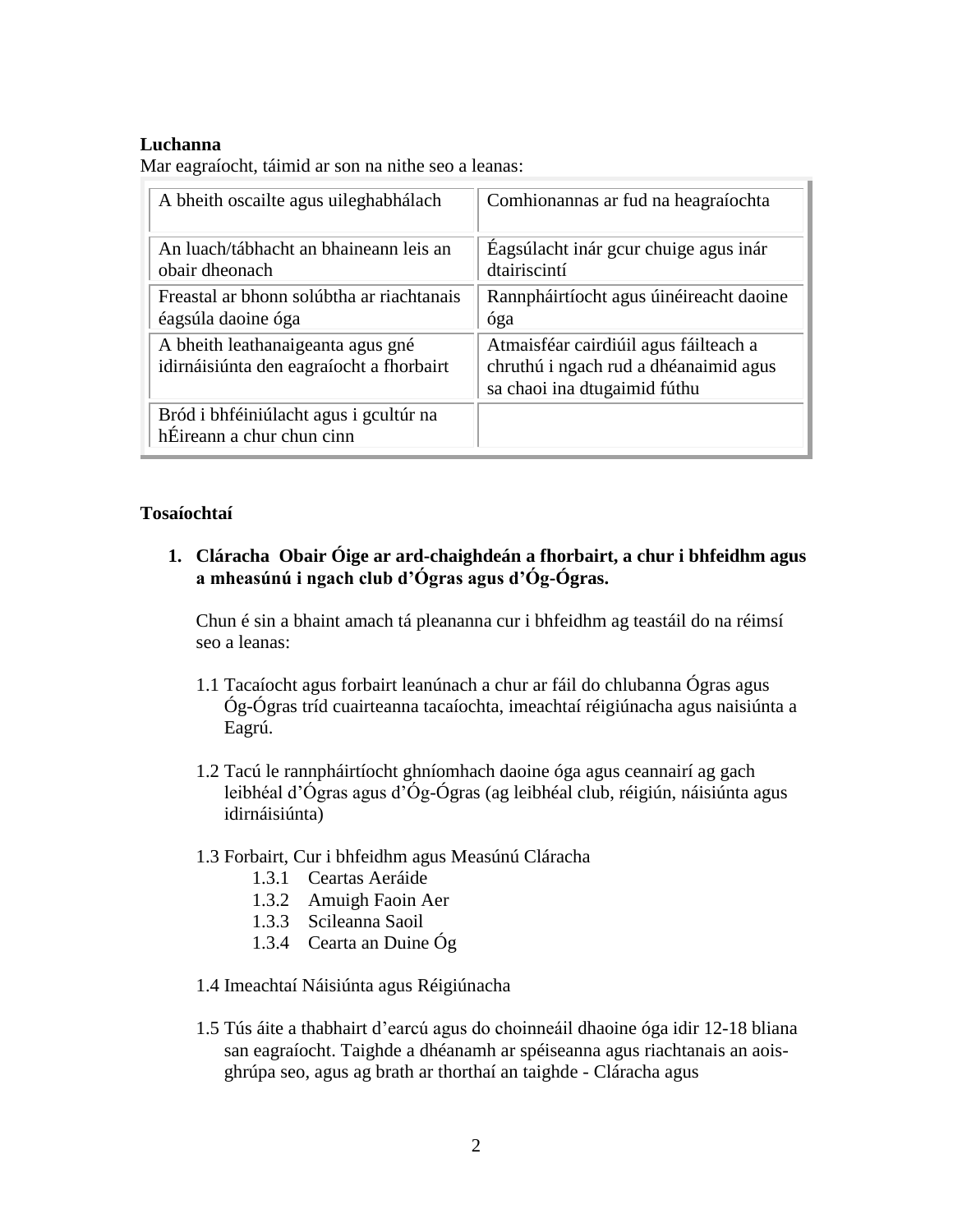gníomhaíochtaí cuí, chomh maith le himeachtaí réigiúnacha / naisiúnta chur ar fáil dóibh.

- 1.6 Daoine óga a spreagadh le bheith mar cheannairí sóisearacha i gclubanna Ógras
- 1.7 Daoine óga a spreagadh le bheith páirteach i gclubanna Óg-Ógras trí breis clubanna a oscailt go forleathan ar fud na tíre

# **2. Earcaíocht, tacaíocht, oiliúint agus líonrú do Cheannairí Deonacha**

2.1 Próiséas earcaíochta fhorbairt do gach ceannaire nua agus próiséas traenalá a fhorbairt do gach ceannaire a chinnteoidh go dtuigeann ceannairí a ról agus go gcuirtear cláir ar ardchaighdeán ar fáil do dhaoine óga dá réir.

- a. Iniúchadh a dhéanamh ar scileanna agus inniúlachtaí gach ceannaire. An Clár Oiliúna d'Oibrithe Deonacha *Ag Tosnú Amach* de chuid an NYCI a chur i bhfeidhm gach bliain agus sula dtosnaíonn na ceannairí ag obair le club.
- b. Traenáil ar Chláracha Ógras a chur ar fáil
- c. Oiliúint ar Chumhdach Páistí

# **3. Plean Forbartha Idirnáisiúnta**

Tacaíocht a thabhairt d'obair óige idirnáisiúnta trí Plean Eorpach a fhorbairt – malartaithe óige agus tionscnamh dírithe ar an aois ghrúpa 15+ a éascú agus leas a bhaint as na deiseanna atá ar fáil tríd:

Erasmus+ European Solidarity Corps Colmcille

## **4. Ógras a fhorbairt mar eagraíocht éifeachtach le acmhainní agus cumas na gealltanais atá leagtha amach i Stráitéis 2022- 2025 a sheachadadh.**

- 4.1 Cloí leis an Chód Carthanais agus le dlíthe agus ceanglais rialála eile a bhaineanna le carthanas / cuideachta
- 4.2 Go mbeadh gach ceannaire ar an eolas faoin bpolasaí agus na nósanna imeachta a bhaineann le cosaint leanaí agus leas na ndaoine óga agus go mbeadh seo mar thosaíocht de gach gníomhaíocht agus clár.
- 4.3 An tsamhail airgeadais atá i bhfeidhm a thacódh le forfheidhmiú na stráitéise seo a láidriú trí foinsí éagsúla maoinithe a lorg.